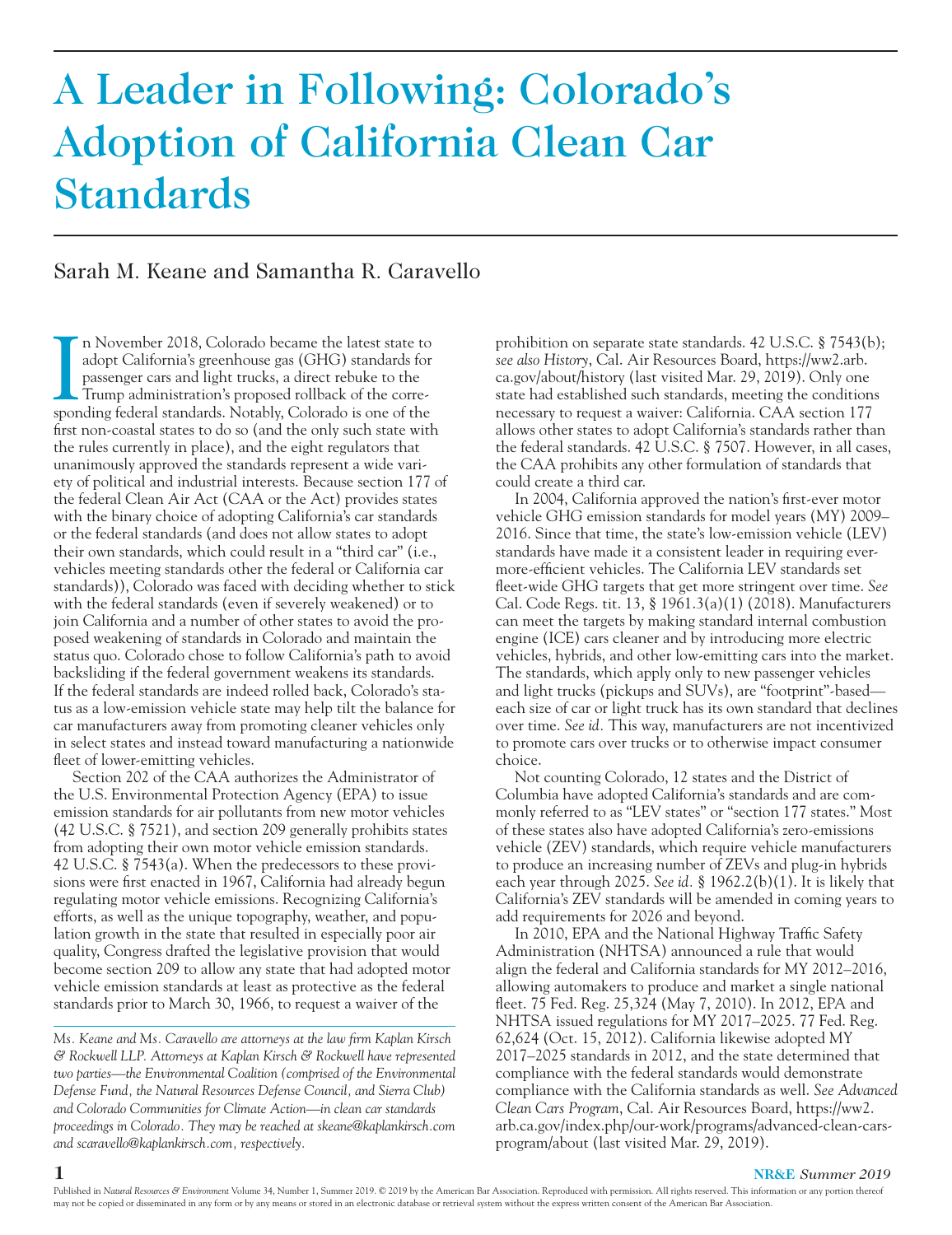Due to the longtime frame involved and related limitations on statutory authority, the agencies separated the MY 2017– 2025 standards into two phases: phase one for MY 2017–2021, and phase two for MY 2022–2025. The agencies—and California—committed to conducting a midterm evaluation to assess the appropriateness of maintaining the standards for phase two.

The federal midterm evaluation was underway in November 2016, when Donald Trump was elected president. In January 2017, outgoing EPA Administrator Gina McCarthy issued a final determination that the MY 2022–2025 standards should remain in effect. EPA, EPA-420-R-17-001, Final Determination on the Appropriateness of the Model Year 2022–2025 Light-Duty Vehicle Greenhouse Gas Emissions Standards under the Midterm Evaluation (2017), https://nepis.epa.gov/ Exe/ZyPDF.cgi?Dockey=P100QQ91.pdf. Two months later, the new EPA Administrator, Scott Pruitt, announced an intent to reconsider the January 2017 final determination, and in April 2018, EPA issued a new final determination finding that the MY 2022–2025 standards were not appropriate and should be revised, 83 Fed. Reg. 16,077 (Apr. 13, 2018). California's midterm evaluation concluded that the state's MY 2022–2025 LEV standards should remain in effect. Cal. Air Resources Board, California's Advanced Clean Cars Midterm Review (2017), https://www.arb.ca.gov/msprog/acc/mtr/acc\_mtr\_ summaryreport.pdf.

In August 2018, EPA and NHTSA issued a proposed rule rolling back the federal standards for MY 2021–2026. 83 Fed. Reg. 42,986 (Aug. 24, 2018). Unlike the original rule, which would have gradually tightened GHG emission standards over time, the proposed rule would lock in the MY 2020 standards through MY 2026—relieving vehicle manufacturers of any obligation to increase fuel efficiency or decrease GHG emissions. A final rule has not yet been issued, but given public statements made by the Trump administration, it seems likely the agencies will proceed with the rollback of the original standards. EPA also has proposed revoking California's section 209 waiver, which, if upheld, would prohibit that state—and other states that have followed California's lead under section 177—from maintaining GHG and ZEV standards in the event of a federal rollback.

#### *LEV Standards in Colorado*

Colorado's Air Quality Control Commission (the Commission) is a nine-member body appointed by Colorado's governor and charged with adopting an air-quality–management program that promotes clean and healthy air and protects the state's scenic and natural resources. The commissioners have a diverse range of affiliations and experiences. Science, engineering, medicine, and business are all represented, with some commissioners affiliated with public entities and others with private industry, including the oil and gas sector. Commissioners hail from across the state. Some are from the metro Denver area and Colorado's Front Range, notable for its struggles with air quality generally and ozone pollution in particular, and others are from Colorado's Western Slope.

Colorado's commitment to promoting clean and healthy air and reducing GHG emissions and other harmful air pollutants began long before the LEV standards came into consideration. Colorado struggled with a serious multi-pollutant problem in the 1970s and 1980s—referred to locally as the "brown

cloud"—and ultimately developed strong regulations to reduce emissions contributing to the dirty smog and other air quality problems (although the state still struggles to meet federal ozone standards, as referenced elsewhere in this article). In 2004, Colorado passed the first voter-led Renewable Energy Standard, requiring electricity providers to obtain a minimum percentage of their power from renewable energy sources. Colorado also has imposed strong emission control measures on oil and gas operations in the state, which will reduce emissions of ozone precursors and methane, a potent GHG. In 2017, then-Governor John Hickenlooper issued an executive order announcing a goal to reduce statewide GHG emissions by more than 26 percent by 2025, as compared to 2005 levels. Colo. Exec. Order No. D 2017-015 (July 11, 2017).

EPA has proposed revoking California's section 209 waiver, which, if upheld, would prohibit that state—and other states that have followed California's lead under section 177—from maintaining GHG and ZEV standards in the event of a federal rollback.

As part of the state's effort to meet that ambitious target, in June 2018, Governor Hickenlooper issued another executive order directing the Colorado Department of Public Health & Environment (CDPHE) to develop a proposed rule that, if adopted by the Commission, would establish a Colorado LEV program incorporating the requirements of California's program. Colo. Exec. Order. No. B 2018 006 (June 18, 2018). The Commission and CDPHE had already been evaluating the California LEV standards and the possibility of a Colorado program, with the Commission hosting public meetings on the topic beginning in late 2017 and continuing through the following year. But Governor Hickenlooper's executive order kicked the process into high gear.

The CDPHE developed a proposal, and the Commission began the official rulemaking process in August 2018. Because section 177 allows states to either adopt California's motor vehicle emission standards or remain with the federal standards, with no room for variation, the rule itself was relatively straightforward. But the decision to adopt California's standards in Colorado was nevertheless controversial, and a variety of stakeholder groups both supporting and opposing the adoption of LEV standards became parties to the proceeding.

Parties in favor of the rule, primarily environmental organizations and local governments and the state's air pollution control division, touted the rule's ability to reduce emissions of both GHGs and local pollutants like ozone, which those

#### **NR&E** *Summer 2019* **2**

Published in *Natural Resources & Environment* Volume 34, Number 1, Summer 2019. © 2019 by the American Bar Association. Reproduced with permission. All rights reserved. This information or any portion thereof may not be copied or disseminated in any form or by any means or stored in an electronic database or retrieval system without the express written consent of the American Bar Association.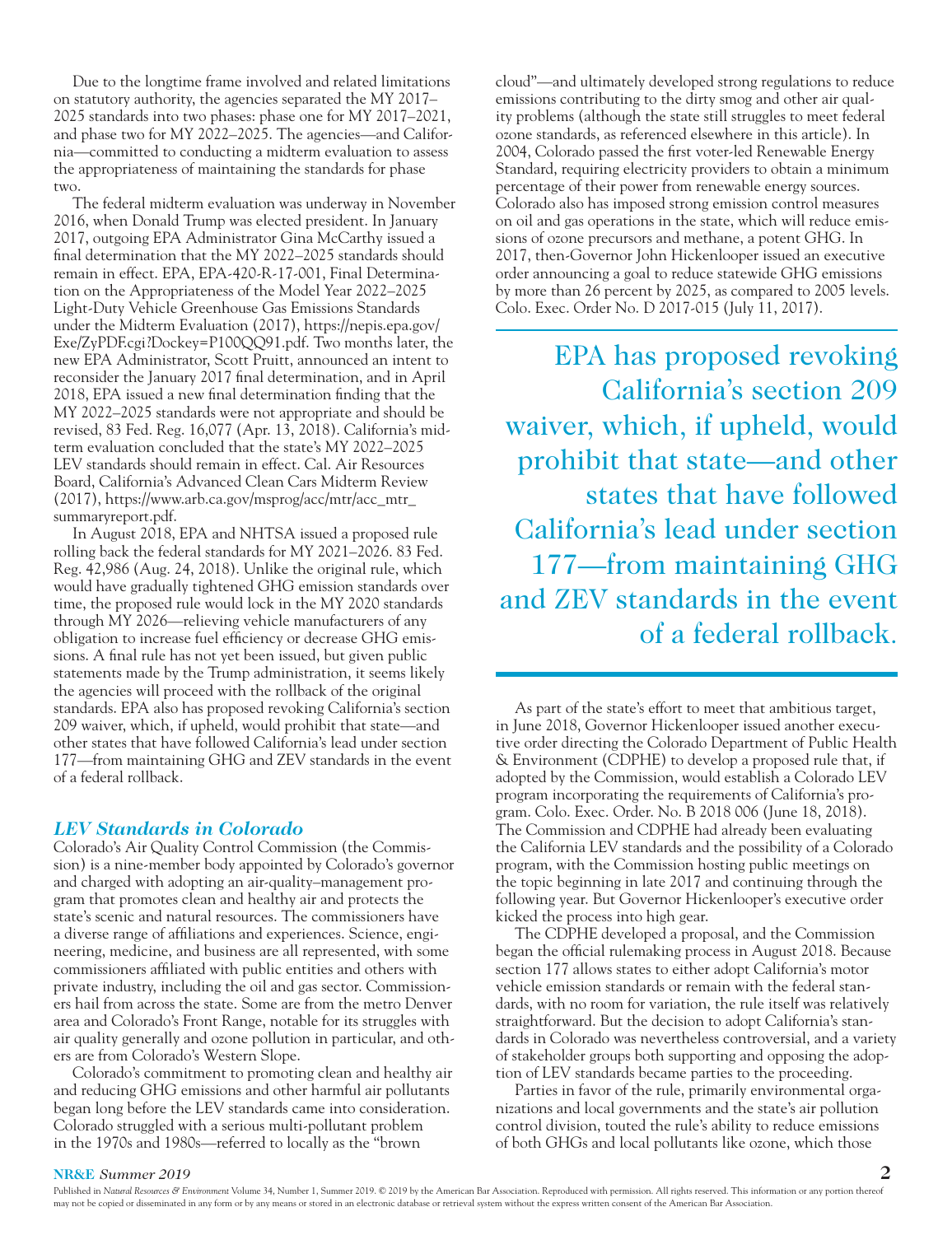groups stress is particularly important given the federal government's proposal to roll back its vehicle standards. They also pointed to consumer cost savings that would result from the LEV rule's impact on fuel efficiency of cars and trucks (relative to an anticipated relaxation of federal standards). Opponents, primarily automobile manufacturer and dealer groups, countered that, in their view, LEV standards would increase the cost of new vehicles, reduce consumer choice, and hurt the automobile industry.

Colorado's adoption of the LEV standards will allow the state to receive the full benefit of GHG emission standards even if EPA moves forward with the expected rollback of federal clean car standards.

In November 2018, after parties to the proceeding submitted written opening and rebuttal statements (which included expert reports and testimony), the Commission held a two-day hearing. After many hours of testimony, additional opportunities for public comment, and incisive questioning, the Commission voted unanimously (with one recusal) to adopt the standards, effective for MY 2022 and after.

The Commission deliberated and voted as part of the public process, giving observers insight into the commissioners' thinking. It was clear from their statements that the commissioners carefully weighed the arguments made by the parties, including: (1) the existence of any factors unique to Colorado that would make implementation of the rule more or less challenging in the state; (2) conflicting cost estimates for the rule, with opponents estimating high costs based on EPA data generated to support the proposed federal rollback, and supporters using EPA's previous, peer-reviewed data to demonstrate the rule's net positive effect; and (3) the need to proceed with strong GHG emission standards to reduce climate-change pollution and protect air quality in the face of federal government retrenchment. After considering these and other arguments, the Commission voted unanimously to adopt the rule. This vote demonstrated the Commission's keen awareness of the need for regulations that protect public health and the environment and that are based on strong, evidence-based science and technical data. The Commission's unanimous vote is especially meaningful considering the varied political and professional affiliations of the commissioners.

# *Colorado LEV Standards Face Challenges*

In January 2019, the Colorado Automobile Dealers Association (CADA) filed a lawsuit in Colorado state court challenging the Commission's adoption of the LEV standards. Complaint for Judicial Review of Final Agency Action, *Colo.* 

*Auto. Dealers Ass'n v. Colo. Dep't of Pub. Health & Env't*, No. 2019CV30343 (Denver Cty. Dist. Ct. Jan. 28, 2019). In its complaint, CADA alleges the rule violates the Colorado Air Pollution Prevention and Control Act (the State Air Act), claiming that the CDPHE's air division did not undertake certain statutory prerequisites before the rule's adoption and because its analyses of the rule's impacts were flawed. The complaint also alleges that the Commission failed to properly follow certain procedural requirements during the rulemaking process, and that it violated the separation of powers doctrine by allowing the rulemaking to proceed upon the timetable set out in then-Governor Hickenlooper's executive order, even though the Commission is an independent state body. Most of CADA's arguments were fully briefed during the LEV rulemaking process and directly considered by the Commission prior to adoption of the new rule. CADA will likely face an uphill battle to convince the court that the rule should be set aside, considering the substantial amount of deference afforded by Colorado courts to the actions of state agencies and the sound foundation and strong record for the rule.

In addition, in early 2019, a bill was proposed in the Colorado Senate, SB19-053, which would have forbidden the Commission from passing motor vehicle emissions standards equivalent to those of California or any that are more stringent than the federal standards. The bill was not advanced out of committee for full consideration by the Colorado Senate. Although it is unclear how the bill, if successful, would have impacted the implementation of the already-adopted LEV standards, it likely would have prevented the state from updating its LEV rules in the future, when changes to California's standards may require the amendment of Colorado regulations to ensure that they are identical to California's and to prevent the prohibited third car.

## *If Upheld, the LEV Standards Will Benefit All Coloradans*

Colorado's adoption of the LEV standards will allow the state to receive the full benefit of GHG emission standards even if EPA moves forward with the expected rollback of federal clean car standards (assuming that California's section 177 waiver remains in place). In the absence of current federal standards, Colorado's LEV program will result in major GHG emission reductions over time. The CDPHE estimates that LEV will reduce the Colorado vehicle fleet's GHG emissions by approximately 30 million tons of carbon dioxide over the lifetime of MY 2022–2031 vehicles, as indicated in CDPHE's Regulatory Analysis and other supporting documentation submitted in the LEV rulemaking process.(All documents from the rulemaking are available at https://drive.google.com/drive/folders/ 1mdVofJCLxxoa3h66DnUdFsYcUsbT0KiK.) As estimated by other parties to the rulemaking, these emissions reductions are equivalent to saving between \$2.1 and \$6.6 billion in avoided climate damage through 2040, using standard social cost of carbon estimates. Many local governments in Colorado have been trying to make headway on reducing climate pollution in the state, but it is big statewide regulations such as the LEV rule that will really move the needle toward progress on this issue.

If the federal rules are rolled back, the Colorado LEV standards will also lead to reductions in non-GHG air pollutants that are harmful to human health, either directly or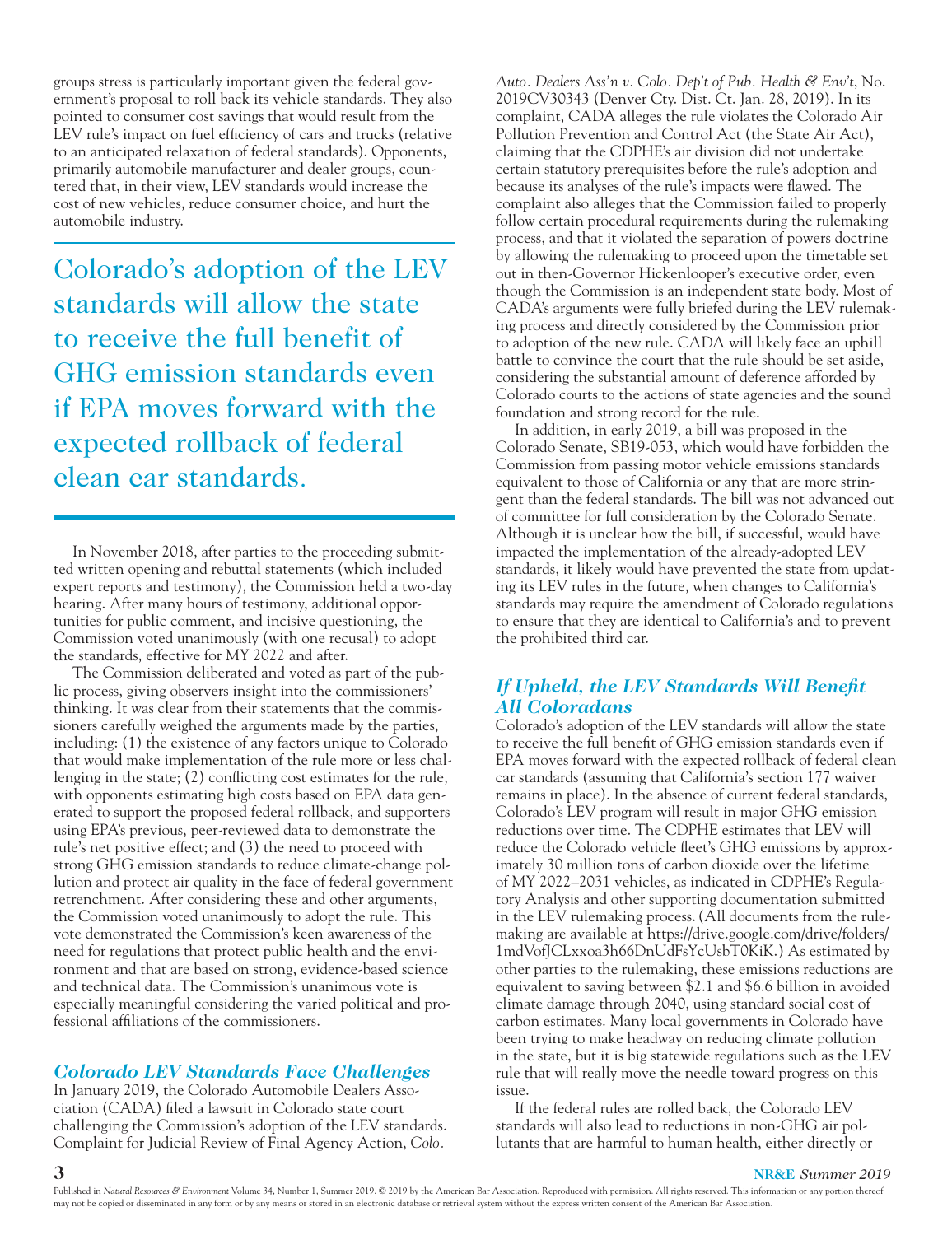as precursors to ozone formation. Because EPA is not proposing to roll back the non-GHG portions of the federal clean-car standards, Colorado's LEV standards will not provide additional direct regulation of criteria pollutants emitted from cars' tailpipes. However, the increase in fuel efficiency resulting from the LEV standards will reduce the amount of fuel burned—and hence, the amount of fuel needed to be processed into gasoline—resulting as a practical matter in substantial reduction of criteria pollutant emissions. For decades, Colorado's Front Range region has struggled with high levels of ground-level ozone and other pollutants due in part to the geography of the region, as well as nearby oil and gas production and an increasing population. These areas will benefit from an increase in fuel efficiency that reduces emissions of ozone precursors.

The LEV standards will also have economic benefits. Increases in fuel efficiency will result in meaningful savings for the owners of cars and light trucks. While manufacturers may need to increase the purchase price of new cars somewhat to cover the cost of innovative pollution-reduction technology, any increases will be offset by gasoline savings over the life of the car. According to the Final Economic Impact Analysis for the Colorado LEV rule, the CDPHE estimates that for the average MY 2025 vehicle, fuel savings will be \$2,624 to \$3,118, depending on the discount rate used, and purchasers will realize \$1,216 to \$1,682 in savings after deducting the added technology costs of the vehicle. Expert testimony presented by other parties to the LEV rulemaking suggests that the actual savings may be considerably more, because the CDPHE staff relied on conservative assumptions. And because most people either finance new cars or buy used cars, and thus do not pay a car's new sticker price up front, they will see those savings almost immediately despite the cost of the pollutionreduction technology.

The LEV standards are also important because they will benefit *all* Coloradans. Purchasers of used LEV vehicles will see the greatest economic benefits, because any increase in the cost of a new car due to the LEV regulations will be essentially wiped away through depreciation by the time the vehicle enters the used car market, but the purchaser will continue to receive fuel savings benefits over the life of the vehicle. Because lower-income households are more likely to buy a used car than a new car, they will benefit from the standards by realizing fuel savings right away without having to make a large up-front investment. And because lower-income households spend a greater percentage of their income on fuel (compared with higher income households), spending less at the gas pump will help these households free up more dollars to spend elsewhere. Additionally, rural Coloradans, who tend to log more miles than urban residents on a day-to-day basis, as well as those drivers of light-duty trucks and SUVs, will enjoy the greatest comparative fuel savings.

#### *Colorado's LEV Status Makes it a Regional Leader*

Colorado is currently the only non-coastal state to have adopted California's LEV standards, creating a LEV island in the middle of the country. During Colorado's LEV rulemaking, auto manufacturers and dealers raised concerns that this isolation will negatively impact Colorado dealerships and consumers in several ways. For example, auto dealers argued that

they will be unable to trade inventory with dealers in neighboring states, leaving dealers with unwanted cars on their lots and preventing them from satisfying customer requests. Some parties also argued that vehicle purchasers living near Colorado's borders will be harmed by not being able to buy cars in neighboring states, or that Colorado dealers will suffer losses when consumers choose to buy non-LEV cars out-of-state, thwarting the LEV regulations.

While implementing the LEV standards will certainly require thoughtful planning and a proactive approach to addressing these and other issues, the manufacturers' and dealers' fears seem largely overstated. National automakers, not local dealers, are responsible for ensuring that LEV-certified vehicles are made available in Colorado and that the fleet average GHG emissions across LEV states meet the standards. The LEV standards will not restrict what dealers can sell or what inventory they can trade with other dealers, nor will they prevent a Colorado resident from traveling to and purchasing a vehicle in a neighboring, non-LEV state.

The real story of geography here is not that Colorado is an island, but that its adoption of the LEV standards may spur other states to do the same. While Colorado is the first and only interior state to adopt the current iteration of California's LEV standards, other states in the region have previously flirted with adoption. In 2008, Arizona adopted clean car regulations that would have required vehicles to meet California's standards beginning in MY 2011. However, in early 2012, Arizona regulators revoked the state's clean-car program. A similar story played out in New Mexico, which in 2007 adopted regulations that would have required vehicles to meet California's standards beginning in MY 2011, but then repealed the program in 2013.

The real story of geography here is not that Colorado is an island, but that its adoption of the LEV standards may spur other states to do the same.

Recent news suggests, however, that New Mexico is ready to give the standards another go. In late January, New Mexico's new governor signed an executive order committing the state to several initiatives aimed at reducing GHG emissions and promoting clean energy, including a plan to join Colorado as an LEV state and to adopt California's ZEV standards as well. While politics is likely responsible for much of the back and forth on LEV standards in states such as New Mexico and Arizona, it stands to reason that as more non-coastal states like Colorado successfully implement the LEV standards, neighboring states are more likely to commit as well. This will result in a lower total cost of ownership for LEV cars and will reduce climate and other pollution. As a greater share of the U.S. market is covered by LEV standards requiring greater

#### **NR&E** *Summer 2019* **4**

Published in *Natural Resources & Environment* Volume 34, Number 1, Summer 2019. © 2019 by the American Bar Association. Reproduced with permission. All rights reserved. This information or any portion thereof may not be copied or disseminated in any form or by any means or stored in an electronic database or retrieval system without the express written consent of the American Bar Association.